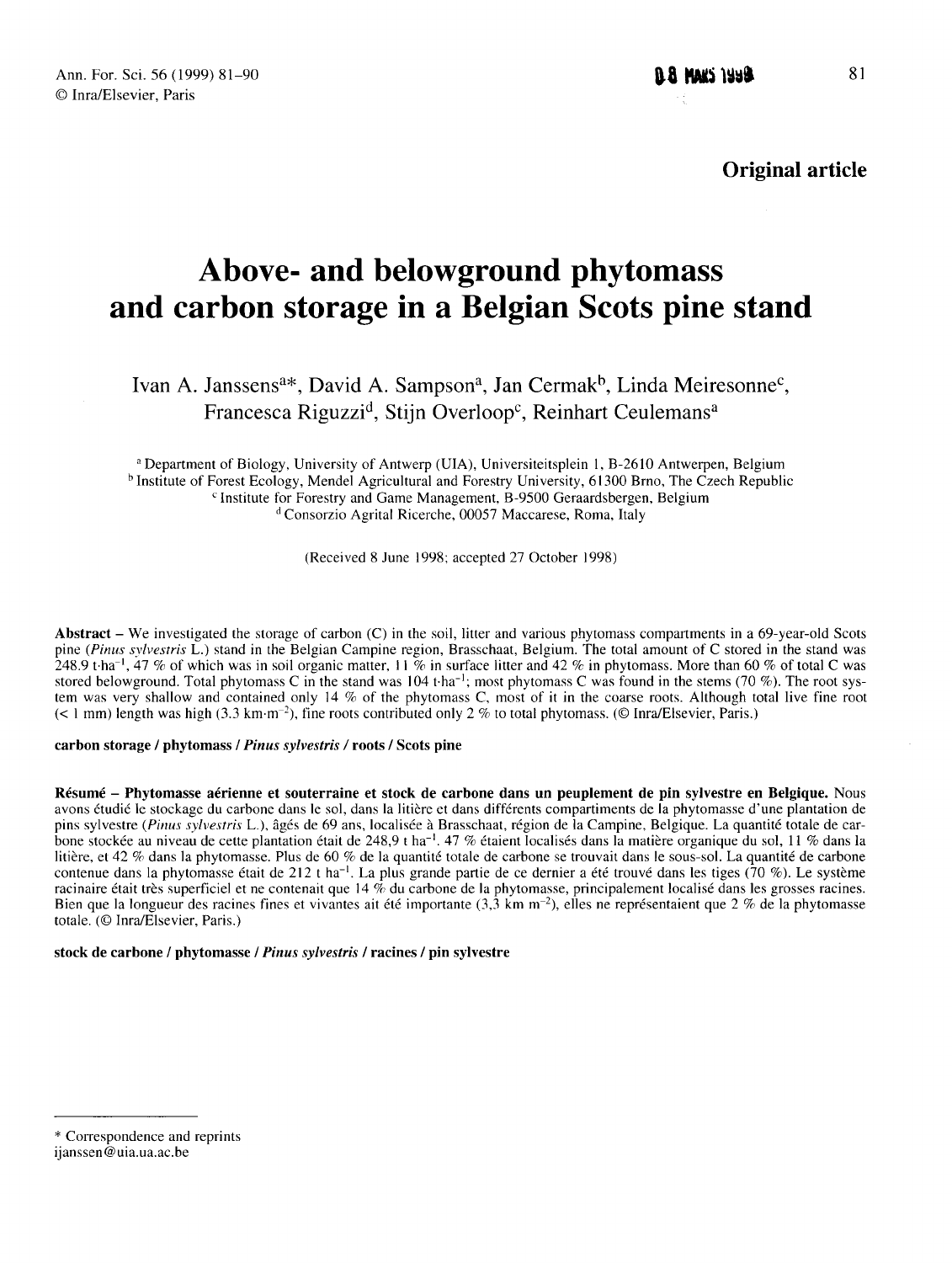## 1. INTRODUCTION

European forest productivity has increased by 18 % over the last 30 years [39]. Much of the increased production can be explained by an expansion of the total forested area  $(+10\%)$  as well as improved management techniques [39]; however individual tree growth rates also appear to have been enhanced over this period [38]. Increased growth rates of trees in the last three decades may be due to the increase in atmospheric  $CO<sub>2</sub>$  concentration and nitrogen (N) deposition [4], but also to the lengthening of the growing season [24]. Forest ecosystems will continue to be exposed to steadily increasing<br>atmospheric  $CO_2$  concentrations and, arguably, changing<br>climate. Therefore, it is likely that the observed climate. Therefore, it is likely that the observed enhanced tree growth rates will be sustained over the next few decades [39].

It has become increasingly clear, as the conferences of Helsinki (1993) and Kyoto (1997) have established, that detailed inventories of the carbon (C) storage and sequestration in forest ecosystems are needed. Although forests cover only 20-30 % of the land surface [1, 13], they contain over 60 % of the C stored in the terrestrial biosphere [35]. Minor alterations in the C input/output balance of forests, especially in relation to supposed changes in climate [14], have the potential to strongly affect atmospheric  $CO<sub>2</sub>$  concentrations and thus the global carbon cycle [16, 37, 41]. Therefore, the role of forests in the terrestrial C cycle needs further examination.

More than half of the C accumulated in forests resides in the soil as organic matter [39]. Globally, soil organic matter content increases with decreasing temperature, increasing precipitation and increasing clay content [36]. At the stand level, soil C storage depends on the quantity, quality and decomposition of the litter inputs into the forest floor and soil. Litter quality is strongly influenced by site quality, vegetation type and age. These key factors also influence C sequestration and biomass partitioning. Most of the current available data on C storage in forests address only aboveground phytomass; impor tant information on belowground phytomass is still largely lacking [47].

Scots pine (Pinus sylvestris L.) forests are the com-Scots pine (*Pinus sylvestris* L.) forests are the com-<br>monest forest type in Europe [39], covering 24 % of the<br>total forested area (about 75 million km<sup>2</sup>). High toler-<br>ance to a wide range in soil nutrient and soil moist ance to a wide range in soil nutrient and soil moisture conditions probably explains this finding [21]. In the Belgian Campine region, Scots pine is typically planted on strongly leached, nutrient-poor podzol soils that developed under heather ecosystems. Humus formed under these conditions exhibits labile, water-soluble acids that have a podzolising (leaching of humus and nutrients) and acidifying effect on the soil. As such, soil

microbial and faunal activity are low, leading to slow decomposition, absence of bioturbation and, subsequently, to an accumulation of a mor holorganic horizon [22, 23]. Immobilisation of large amounts of nutrients in the holorganic litter layer reduces even further the already poor site fertility [12, 32, 49], thereby decreasing the potential growth and C sequestration in phytomass of the forest. However, because of the typically large organic C pools and the vast surface area covered, Scots pine forests represent a potentially important reservoir for long-term C storage.

The objectives of this study were to compile and synthesise phytomass and C storage in a 69-year-old Scots pine plantation in the Belgian Campine region. Previously gathered data on site quality and aboveground phytomass, as well as new onformation on belowground phytomass, litter and soil organic matter are presented.

# 2. MATERIALS AND METHODS

## 2.1. Site description

This study was conducted in an even-aged, 69-yearold Scots pine plantation, part of a 150 ha mixed coniferous/deciduous forest (De Inslag) in Brasschaat (51°18'33" N, 4°31'14" E), in the Belgian Campine region. The stand is part of the European Ecocraft and Euroflux networks, and is a level II observation plot of the European programme for intensive monitoring of forest ecosystems (EC regulation n° 3528/86), managed by the Institute for Forestry and Game Management (Flanders, Belgium). Mean annual temperature at the site is 9.8  $\degree$ C, with, respectively, 3  $\degree$ C and 18  $\degree$ C as mean temperatures of the coldest and warmest months. Mean annual precipitation is 767 mm. The study site has an almost flat topography, very gently sloping (0.3 %), and is at an elevation of 16 m. An overview of the main stand inventory data (1995) is presented in table I and figure 1.

The forest canopy is rather sparse, with a projected surface area of 65 % [44] and a projected leaf area index (LAI) between 2.1 and 2.4 [11]. The vigorous undergrowth of Prunus serotina Ehrh. and Rhododendron ponticum L. was completely removed in 1993, giving way to a moss layer dominated by Hypnum cupressiforme Hedw. There are only two needle classes (current and last year's needles). Needle analysis (table II) has shown the stand to be poor in magnesium (Mg) and phosphorus (P) [34, 44]. Needle nitrogen concentrations were optimal, probably because the site is located in an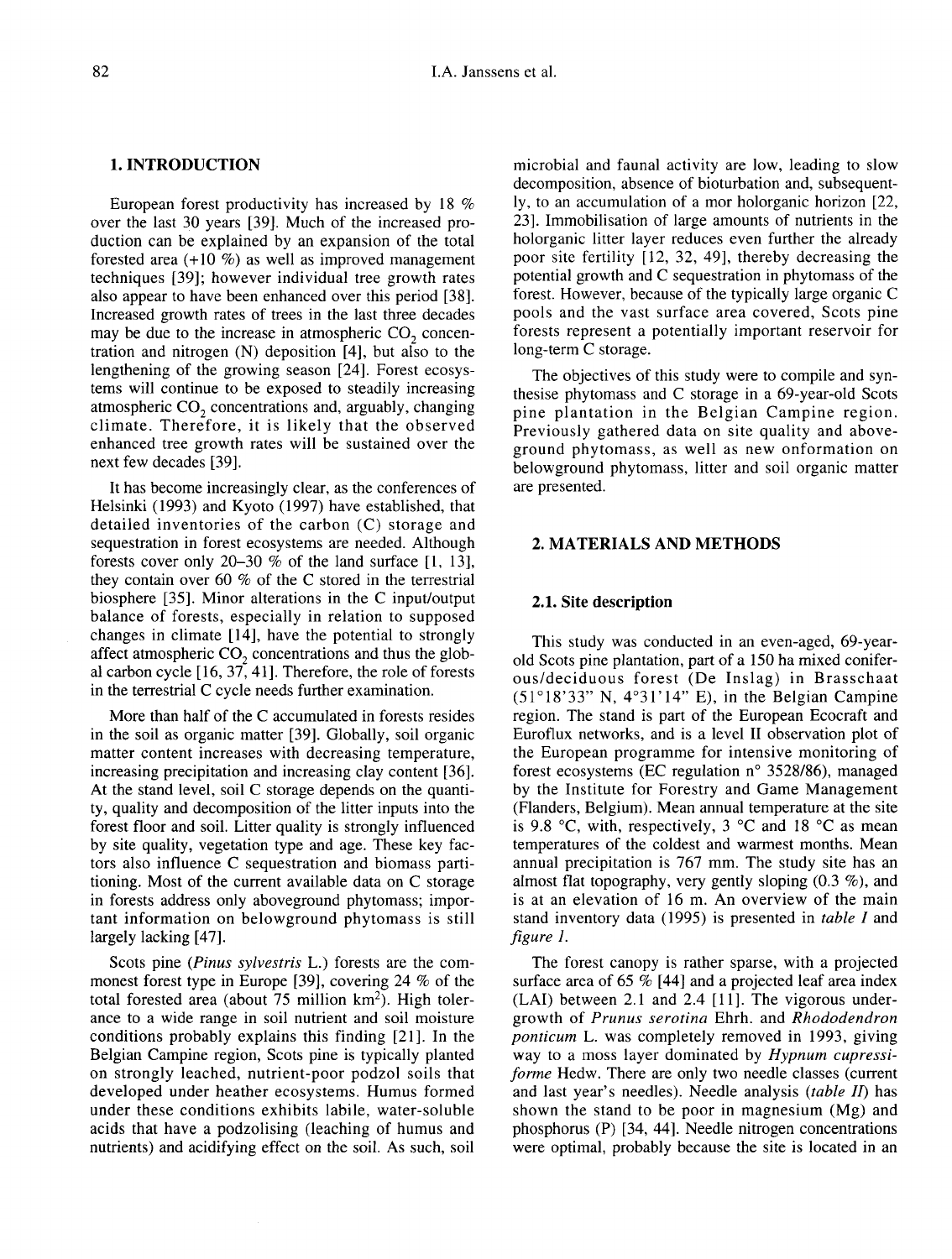Table I. Summary of stand inventory data.

| Stand characteristic  | Value       | Units                                       | Reference                    |
|-----------------------|-------------|---------------------------------------------|------------------------------|
| Mean DBH              | 0.27        | m                                           | [8]                          |
| Mean tree height      | 20.6        | m                                           | [8]                          |
| Mean canopy depth     | 3.7         | m                                           | [8]                          |
| LAI                   | $2.1 - 2.4$ |                                             | [11]                         |
| Density               | 556         | trees $ha^{-1}$                             |                              |
| Basal area            | 31.2.       | $m^2$ -ha <sup>-1</sup>                     | [8]                          |
| Standing wood volume  | 298.5       | $m^3$ -ha <sup>-1</sup>                     | [8]                          |
| Wood volume increment |             |                                             |                              |
| 1988-1995             | 8.1         | $m^3$ -ha <sup>-1</sup> -year <sup>-1</sup> | [27]                         |
| 1995-1998             | $6-7$       | $m^3$ -ha <sup>-1</sup> -year <sup>-1</sup> | (Meiresonne,<br>unpublished) |
| Mean height growth    | 0.12        | $m$ vear <sup>-1</sup>                      | [27]                         |
| C/N young needles     | 23.4        |                                             | [34]                         |
| N/P young needles     | 16.8        |                                             | [34]                         |

All data from [8] were collected in 1995; leaf area index (LAI) was measured in 1996-1997 with a LCA-2000 (Licor, USA). DBH: diameter at breast height.

area with high  $NO_x$  and ammonia deposition (30-40 kg· ha<sup>-1</sup>·year<sup>-1</sup>)[26].

The upper soil layer is ca. 1.8 m thick and consists of aeolian northern Campine cover sand (Dryas III). Beneath this sand layer, at a depth of 1.5 to 2 m, lies a clay layer (Tiglian) and deeper down another sand layer (sands of Brasschaat, Pretiglian) [3]. The stand has been described as a moderately wet sandy soil with a distinct humus and/or iron B horizon. The soil type is a psammentic haplumbrept (United States Department of Agriculture classification) or a haplic podzol (Food and Agriculture Organisation classification) [3]. A more detailed description of the topsoil profile with texture analysis and pH for all horizons is given in table III. The site has poor drainage due to the clay layer. The soil is moist but rarely saturated, and has a high hydraulic conductivity in the upper layers (sand). Groundwater normally is at 1.2 to 1.5 m [3]. The low pH values (table III) indicate that the soil is in the aluminium buffer region [42]. In this buffer region, base cation absorption is reduced and base cations are subject to leaching [40]. This could in part explain the low Mg content of the needles (table II). In these acid conditions, polymeric Alhydroxy cations are being produced that block the free exchange sites on the clay minerals and organic matter particles. This further reduces the already poor cation exchange capacity (table IV). Another feature of the aluminium buffer region is the precipitation of Al and Fe phosphates [20], which strongly reduces P availability and may be responsible for the low P concentrations in the needles (table II).

Frequency (No ha-1) 90 60  $mean = 0.27$  m 30 0 Volume (m<sup>3</sup> tree-1)  $\overline{2}$ **Stems Branches** 1 0 Stems Canopy 20 Height (m) 10 0 0.32  $0.40$ 0.48  $0.24$  $0.16$ DBH Class (m)

Figure 1. Top: Frequency distribution of diameter at breast height (DBH) classes (measured at 1.3 m). Middle: Mean stem and branch volume for the different DBH classes. Bottom: Mean stem and canopy height for the different DBH classes (modified after [8]).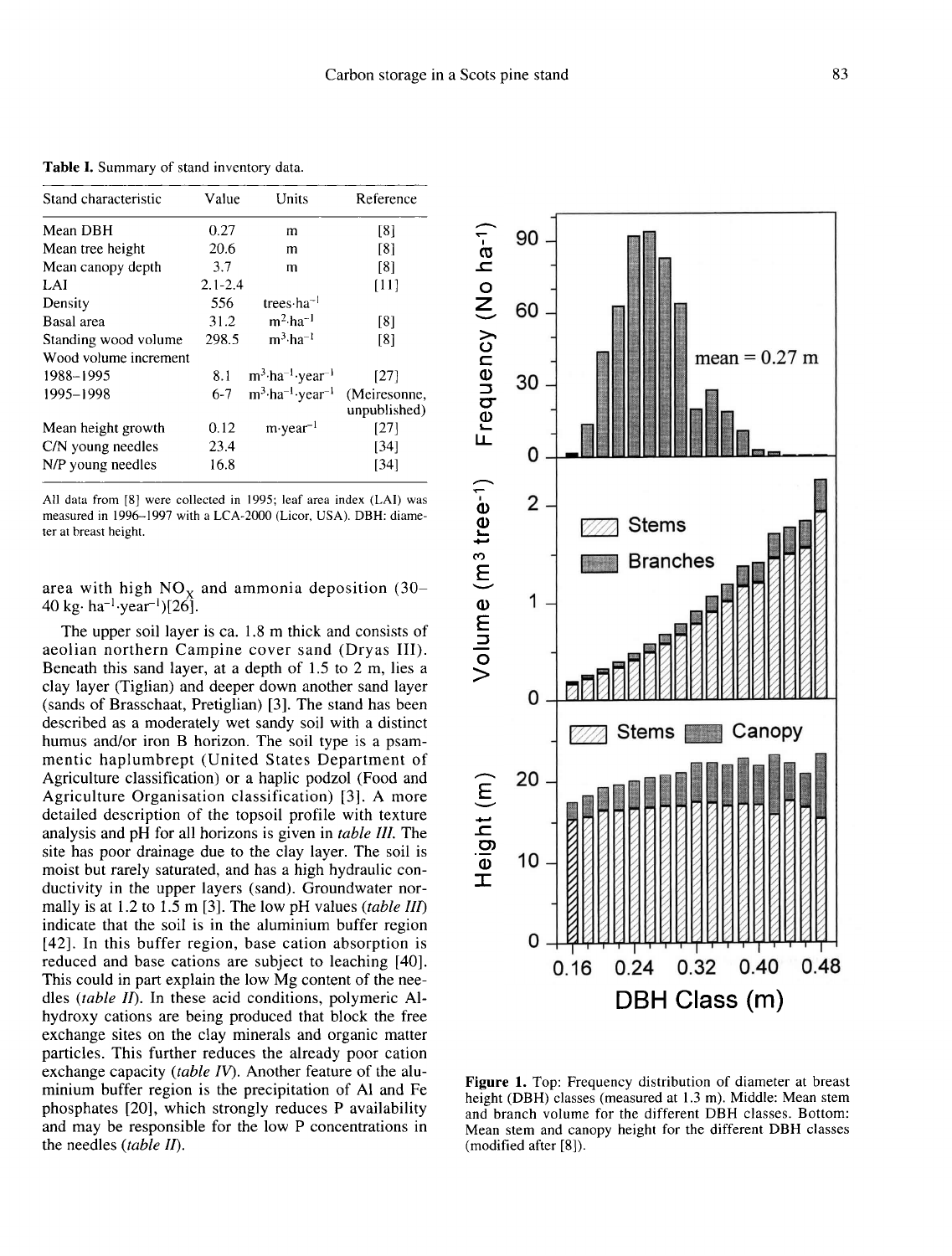| Na  | K       | Ca      | Mg     | Fe      | Al      | N       | P       | S       |
|-----|---------|---------|--------|---------|---------|---------|---------|---------|
|     |         |         |        |         |         |         |         |         |
|     | > 7000  | > 2000  | > 1000 |         |         | >18000  | > 1700  |         |
| 155 | 7 2 5 6 | 1841    | 723    | 84      | 153     | 20 5 93 | 1 2 2 6 | 5 0 4 4 |
| 467 | 5 2 6 9 | 3 0 4 2 | 688    | 131     | 175     | 21 751  | 1 0 8 4 | 5 2 4 0 |
|     |         |         |        |         |         |         |         |         |
| 90  | 420     | 1860    | 310    | 3 1 4 0 | 1 0 3 0 | 13 010  | 446     | 1 5 3 5 |
|     |         |         |        |         |         |         |         |         |
| 40  | 204     | 92      | 124    | 2669    | 1 5 2 7 | 1 0 2 1 | 76      | 30      |
| 23  | 164     | 52      | 111    | 2 3 5 5 | 1586    | 457     | 41      | 30      |
| 23  | 239     | 57      | 131    | 5 2 8 8 | 1826    | 164     | 15      | 33      |
| 32  | 954     | 33      | 440    | 6918    | 4 5 2 7 | 167     | 21      | 67      |
|     |         |         |        |         |         |         |         |         |

**Table II.** Nutrient concentrations in the soil, litter layer and needles in the forest stand [34].

All units are mg·kg<sup>-1</sup> dry matter. Optimal values are taken from [45, 46] and are valid only for current year (1<sup>st</sup> year) needles.

Table III. Depth, pH, texture analysis, bulk density, C concentration and C storage to a depth of 1 m in all soil horizons at the forest stand [3, 10, 23].

 $\ddot{\phantom{1}}$ 

| Horizon        | Depth<br>(cm) | pH<br>(H, O) | pH<br>(CaCl <sub>2</sub> ) | Clay<br>$(\%)$ | Loam<br>$( \% )$ | Sand<br>$( \% )$ | <b>Bulk Density</b><br>$(g \cdot cm^{-3})$ | $\%$ C<br>(wt. $\%$ ) | Total C<br>$(t$ -ha <sup>-1</sup> ) |
|----------------|---------------|--------------|----------------------------|----------------|------------------|------------------|--------------------------------------------|-----------------------|-------------------------------------|
| Litter         | $-6 - 0$      | 3.9          | 3.3                        |                |                  |                  |                                            |                       |                                     |
| A <sub>1</sub> | $0 - 2$       |              | 3.0                        | 6.2            | 13.0             | 80.8             | 1.21                                       | 8.99                  | 21.8                                |
| Ap             | $2 - 34$      | 3.8          | 3.3                        | 4.2            | 6.9              | 88.9             | 1.363                                      | 1.12                  | 48.9                                |
| A/E/Cg         | $34 - 50$     | 4.1          | 3.7                        | 2.1            | 9.2              | 88.8             | 1.543                                      | 0.75                  | 18.5                                |
| Cg             | $50 - 90$     | 4.1          | 3.8                        | 1.1            | 0.8              | 98.1             | 1.549                                      | 0.33                  | 20.7                                |
| 2CBhg          | $90 - 100$    | 4.1          | 3.8                        |                |                  |                  | 1.555                                      | 0.31                  | 4.8                                 |
|                |               |              |                            |                |                  |                  |                                            | Total                 | 114.7                               |

Table IV. Effective cation exchange capacity (CEC eff), total cation exchange capacity (CEC tot), CEC eff/CEC tot ratio, effective base saturation (BS eff) and total base saturation (BS tot) at three depths in the soil [44].

| Depth $(cm)$ | CEC eff | CEC tot | CEC eff/tot | BS eff | <b>BS</b> tot |
|--------------|---------|---------|-------------|--------|---------------|
| 10           | 0.9     | 3.1     | 0.28        | 17.5   | 5.0           |
| 30           | l.O     | 2.0     | 0.50        | 31.3   | 15.7          |
| 50           | 1.0     | 1.2     | 0.85        | 20.9   | 17.8          |
| Mean         | 1.0     | 2.1     | 0.55        | 23.2   | 12.8          |

CEC is in meq 100  $g^{-1}$  and BS in %; effective values were measured at the prevalent soil pH and total values were measured at pH = 7.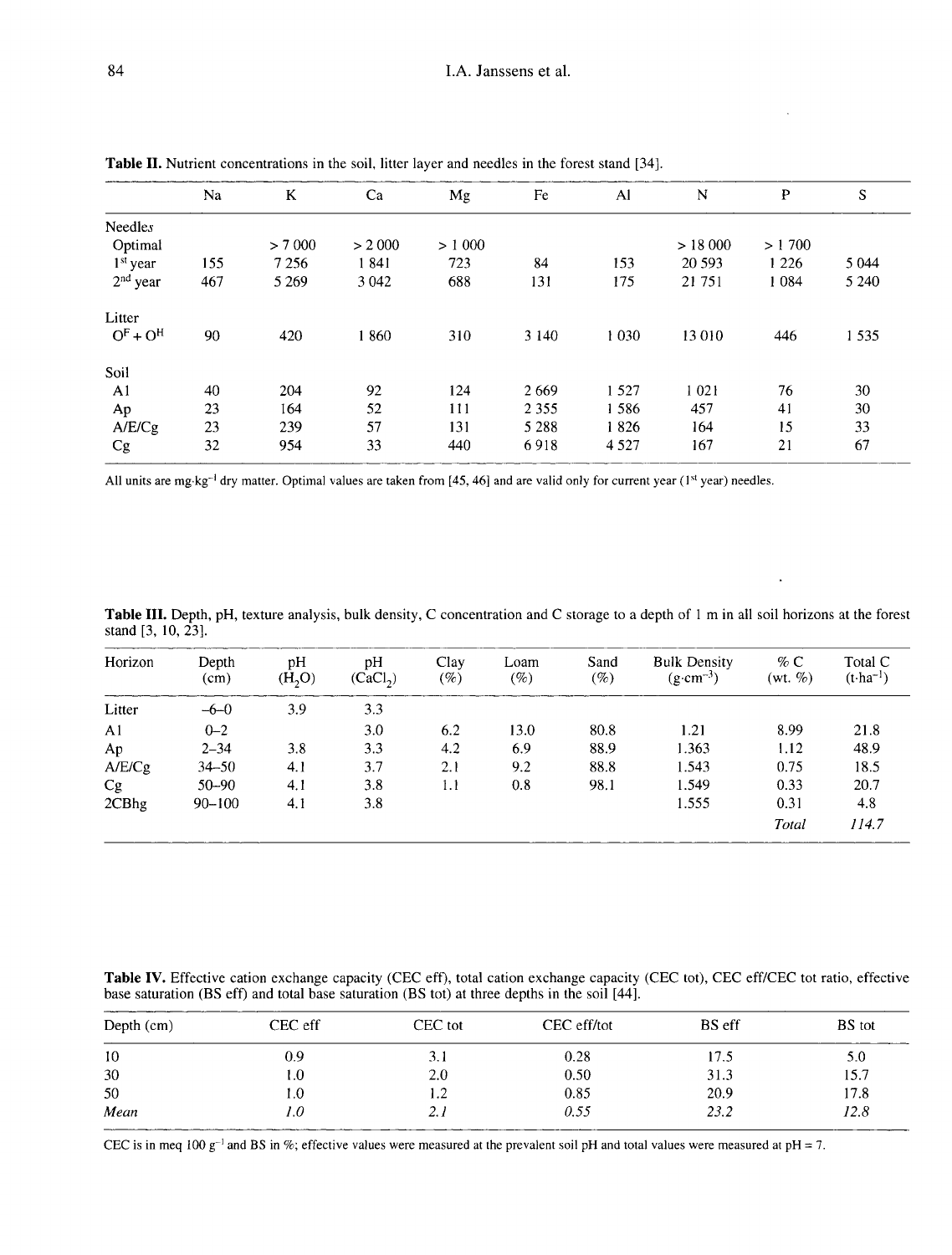## 2.2. Standing phytomass

## 2.2.1. Stems

Total stemwood volume (7 cm diameter height) was calculated from the 1995 stand inventory data [8]. We measured wood density  $(n = 13)$  and C concentration (see later) ( $n = 53$ ) to convert volume estimates to C equivalents.

## 2.2.2. Needles

Six trees (representative for the site) were selected according to the technique by Cermak and Kucera [7]. An allometric estimate of needle biomass was obtained from a destructive harvest of these six trees, using the equation:

 $Y = -0.4908 + 0.0433 X - 0.0003 X^2$ 

[8] where  $Y =$  needle biomass (kg) and  $X =$  diameter at breast height (DBH; cm) ( $R^2 = 0.965$ ). This equation was applied to each tree in the stand to obtain total stand needle biomass. Needle C storage at stand level was calculated by multiplying needle biomass with the mean needle C concentration ( $n = 12$ ).

## 2.2.3. Branches

No statistically significant correlation between branch biomass and stem biomass of the six harvested trees was found, which was probably related to the small sample size. We therefore used the mean ratio of branch weight to stem weight  $(= 0.175)$  to scale up branch biomass to the stand level. C storage in the branches was calculated from the C concentration of the branches  $(n = 12)$ .

## 2.2.4. Coarse roots

We excavated the root systems of four recently deceased trees in 1997 to establish a site-specific allometric relation between DBH and coarse root  $(> 5 \text{ mm})$ <br>biomass. A linear regression between coarse root bio-<br>mass and DBH<sup>3</sup> was used to scale up to the stand level.<br>Poot C concentration (four pooled somples) was used to biomass. A linear regression between coarse root bio-<br>mass and DBH<sup>3</sup> was used to scale up to the stand level. Root C concentration (four pooled samples) was used to estimate stand level coarse root C content.

# 2.2.5. Fine and medium roots

Fine  $(< 1$  mm) and medium  $(1-5$  mm) root biomass was estimated by core sampling [30, 33] in January  $(n = 15)$  and May  $(n = 15)$  1997. Intact litter columns (down to the mineral layer) were excavated using a sharp-edged metal cylinder (inner diameter of 12 cm).

One half was used to assess fine root biomass and the other half to determine total litter mass. Fine root biomass in the soil underlying the removed litter columns was estimated using a soil corer (inner diameter of 8 cm; Eijkelkamp, The Netherlands). Intact 15-cm increments were removed to a depth of 90 cm. Samples from different depths were assessed separately  $(0-5, 5-15, 15-30,$  $30-45$ ,  $45-60$  and  $60-90$  cm). Root fragments were removed from the samples, washed and sorted into three diameter classes: 0-1, 1-2 and 2-5 mm. Live and dead root fragments were subsequently separated by visual inspection as described by Persson [31] and Vogt and Persson [48]: the xylem of dead roots looks darker and deteriorated, the degree of cohesion between the cortex and periderm decreases and root tips become brittle and less resilient. Total root length of each sample was measured using a portable laser area meter modified for root lengths (CI-203RL, Cid Inc., Vancouver USA). Dry mass (24 h at 80 °C) and ash content (5 h at 550 °C) of each sample was determined. Ash-free fine root biomass was used to avoid contamination by mineral soil particles [2]. Fine root C content for each diameter class was estimated from standing biomass and C concentration  $(n = 4)$ .

# 2.3. Surface litter

# 2.3.1. Holorganic horizon

The total mass of organic matter in the holorganic horizon was estimated from the 30 subsamples taken from the litter columns (see earlier). We assumed an equal fine root biomass in each half of the litter column. This amount was subtracted from the total litter dry mass  $(24 \text{ h at } 80 \degree \text{C})$  to obtain an estimate of the total organic matter in the litter layer. The  $O<sup>L</sup>$  horizon (fresh litter) of each sample was separately assessed from the  $O^F + O^H$ layers (decomposing litter). C concentrations of each litter sample  $(n = 2)$  were used to convert total dry mass to C content.

## 2.3.2. Coarse woody debris

The amount of dead wood  $(5.5 \text{ mm})$  in diameter) at the soil surface was assessed in 1997 in five randomly selected subplots of varying area. We used 1-, 25- and 100-m<sup>2</sup> plots to sample branches with diameters of The amount of dead wood ( $> 5$  mm in diameter) at the soil surface was assessed in 1997 in five randomly selected subplots of varying area. We used 1-, 25- and 100-m<sup>2</sup> plots to sample branches with diameters of respectiv respectively  $0.5-2.5$ ,  $2.5-5$  and  $> 5$  cm. All branches were taken to the laboratory, dried (2 weeks at 80 °C), weighed and analysed for C. For the logs, eight 400 m<sup>2</sup> plots were sampled. The volume of all logs was calculated, and density and C concentration were determined on two to three subsamples per log.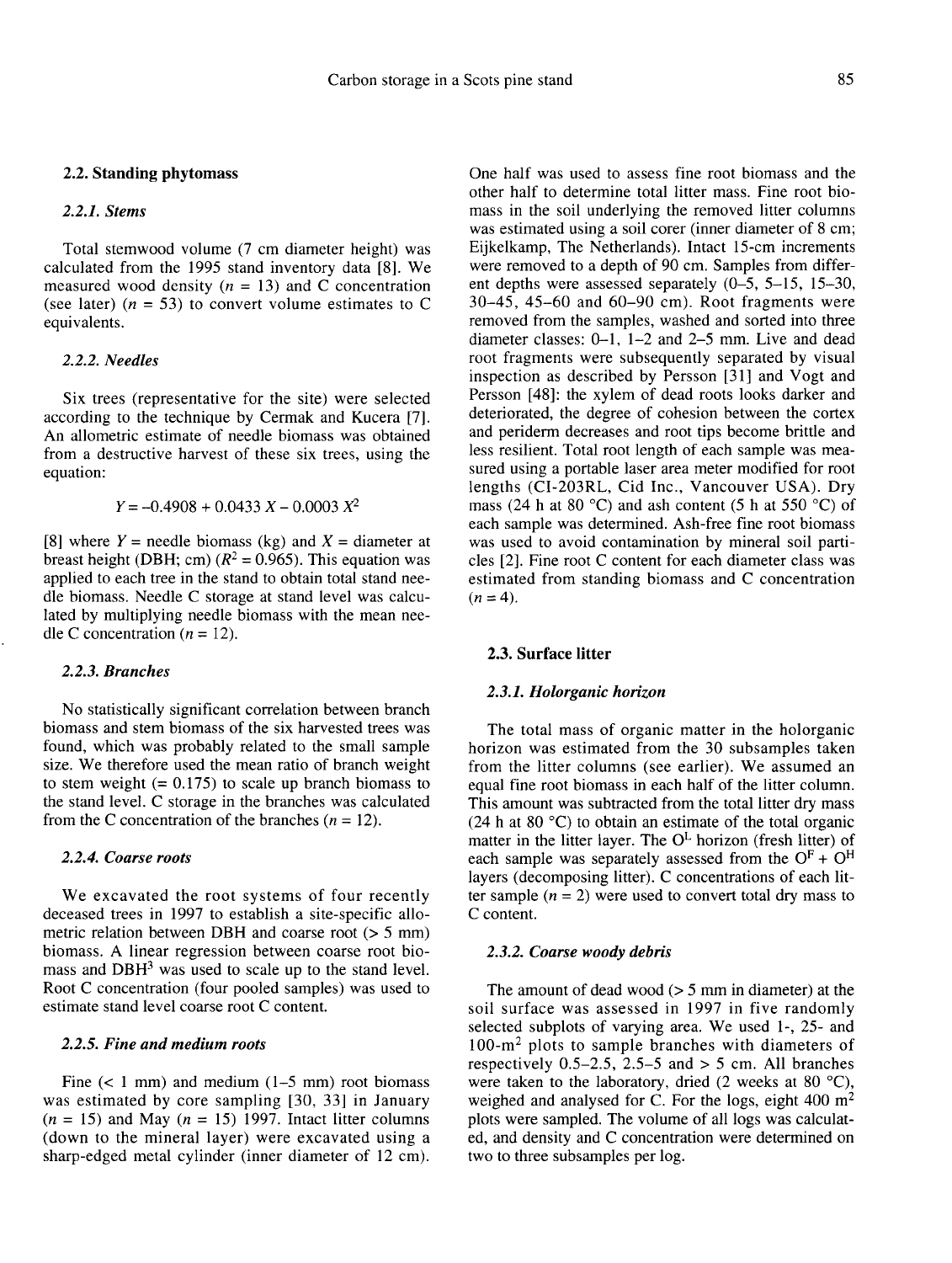## 2.4. Mineral soil

#### 2.4.1. Soil organic matter

Fifteen, 1-m deep soil cores were taken to estimate the organic matter content of each horizon in the soil profile. All samples were dried, sieved (mesh = 2 mm), ground<br>and analysed for C. Total C content in each horizon<br>(t·ha<sup>-1</sup>) was calculated from the layer thickness, bulk<br>density and C concentration (*table III*). and analysed for C. Total C content in each horizon  $(t \cdot ha^{-1})$  was calculated from the layer thickness, bulk density and C concentration (table III).

#### 2.4.2. Belowground litter

The amount of dead roots in the soil, obtained while sampling fine root biomass, was used as an estimate for belowground litter. C content was determined for the different diameter classes from their C concentrations  $(n = 3)$ .

## 2.5. Chemical analysis

Estimating C storage in phytomass compartments requires information on both total phytomass and C concentration in the different tissues. Although data from the literature were available on the C concentrations in the phytomass compartments, these data cover quite a wide range (e.g. 45-54 % in Scots pine needles in Belgium [44]) and could lead to serious over- or underestimations of total C content. We therefore chose to perform chemical analysis on each of the C pools at the site.

All C analyses used in the budgets were made using the dry combustion technique, except for the soil analy ses, which were determined by wet oxidation (dichromate) of organic matter followed by colorimetric determination of the chromic produced [28]. All soil, litter and needle mineral analyses in table I were performed following the procedures of Cottenie et al. [9].

## 3. RESULTS

#### 3.1. Standing phytomass

Total stemwood volume was 298.5 m<sup>3</sup>·ha<sup>-1</sup> [8], with an average density of 0.502 g·cm<sup>-3</sup>. Stem biomass **3.1. Standing phytomass**<br>
Total stemwood volume was 298.5 m<sup>3</sup>·ha<sup>-1</sup> [8], with<br>
an average density of 0.502 g·cm<sup>-3</sup>. Stem biomass<br>
totalled 149.9 t·ha<sup>-1</sup>, with a total C content of 73.3 t·ha<sup>-1</sup><br>
(table X). Branch mas an average density of 0.502 g·cm<sup>-3</sup>. Stem biomass<br>totalled 149.9 t·ha<sup>-1</sup>, with a total C content of 73.3 t·ha<sup>-1</sup><br>(*table V*). Branch mass was 26.2 t·ha<sup>-1</sup>, representing a C<br>pool of 13.5 t·ha<sup>-1</sup> (*table V*). Needle bi (*table V*). Branch mass was 26.2 t·ha<sup>-1</sup>, representing a C pool of 13.5 t·ha<sup>-1</sup> (*table V*). Needle biomass was pool of 13.5 t·ha<sup>-1</sup> (*table V*). Needle biomass was<br>6.3 t·ha<sup>-1</sup> [8]; total C storage in the needles was<br>3.0 t·ha<sup>-1</sup>.

All harvested Scots pines had surprisingly shallow rooting depths, and none exhibited a tap root. These data are consistent with results from the same stand presented by Cermak et al. [8]. In their study (seven wind-toppled trees), the mean depth of the coarse root system was 1.04 m and the projected root area was  $29.9 \text{ m}^2$ . The allometric relation between DBH and coarse root (> 5 mm) biomass obtained in this study was:

$$
Y = 22.47 + 1020.2 X
$$

where  $Y = \text{coarse root biomass}$  (kg) and  $X = DBH^3$  (m)  $(R^2 = 0.69)$ . Total coarse (> 5 mm) root biomass was 23.9 t $\cdot$ ha<sup>-1</sup>, with a total C storage of 11.8 t $\cdot$ ha<sup>-1</sup> (table V). Fine root biomass did not differ between January and May. The majority of the live fine  $(< 1$  mm) roots was found in, and just below, the holorganic horizon, and maximum root density shifted downwards from fine to medium roots (figure 2). Biomass of both live and dead fine  $(< 1$  mm) roots over the total investigated rooted soil was much higher than that of medium size roots  $(1-2)$ and 2-5 mm) (figure 3). This difference was completely situated in the upper 15 cm of the soil (*figure 2*). Few fine roots were found below 60 cm. For the smallest size situated in the upper 15 cm of the soil (*figure 2*). Few<br>fine roots were found below 60 cm. For the smallest size<br>class (< 1 mm), specific root length was 10.2 m·g<sup>-1</sup>, and<br>total root length was 3.3 km·m<sup>-2</sup>. No correlat distance from the nearest tree (or trees) was detected. C storage was  $1.8$  t·ha<sup>-1</sup> in the fine roots and  $1.0$  t·ha<sup>-1</sup> in the medium roots (table V).

Total phytomass contained only 42 % of the total amount of C stored in the ecosystem (figure 4). Most of the phytomass C was stored in the stems (70 %), and no more than 14 % was stored in the belowground biomass (figure 4).

## 3.2. Surface litter

The amount of organic matter in the holorganic hori-The amount of organic matter in the holorganic horizon (not including live roots) was 73.1 t·ha<sup>-1</sup>. Most of this dry matter (85 %) was stored in the  $O_F^F + O_H^H$  layer zon (not including live roots) was 73.1 t-ha<sup>-1</sup>. Most of this dry matter (85 %) was stored in the  $O<sup>F</sup> + O<sup>H</sup>$  layer, representing a C pool of 20.6 t $\cdot$ ha<sup>-1</sup> (table V). The upper layer of the holorganic horizon, the  $O<sup>L</sup>$  layer, had a carbon content of 4.9 t $\cdot$ ha<sup>-1</sup> (table V).

As could be expected for a managed plantation, the amount of coarse woody debris (in various stages of fragmentation or decomposition) was rather small. Total dry matter was  $2.8$  t·ha<sup>-1</sup>, 40 % of which was found in logs, and another 40 % was found in twigs and small branches (< 2.5 cm). C storage in dead wood was branches (< 2.5 cm). C storage in dead wood was<br>1.3 t·ha<sup>-1</sup> (table V). The total surface litter C pool con-<br>tained 26.8 t·ha<sup>-1</sup>, representing 11 % of the C accumulat-<br>ed in the stand (figure 4) ed in the stand (*figure 4*).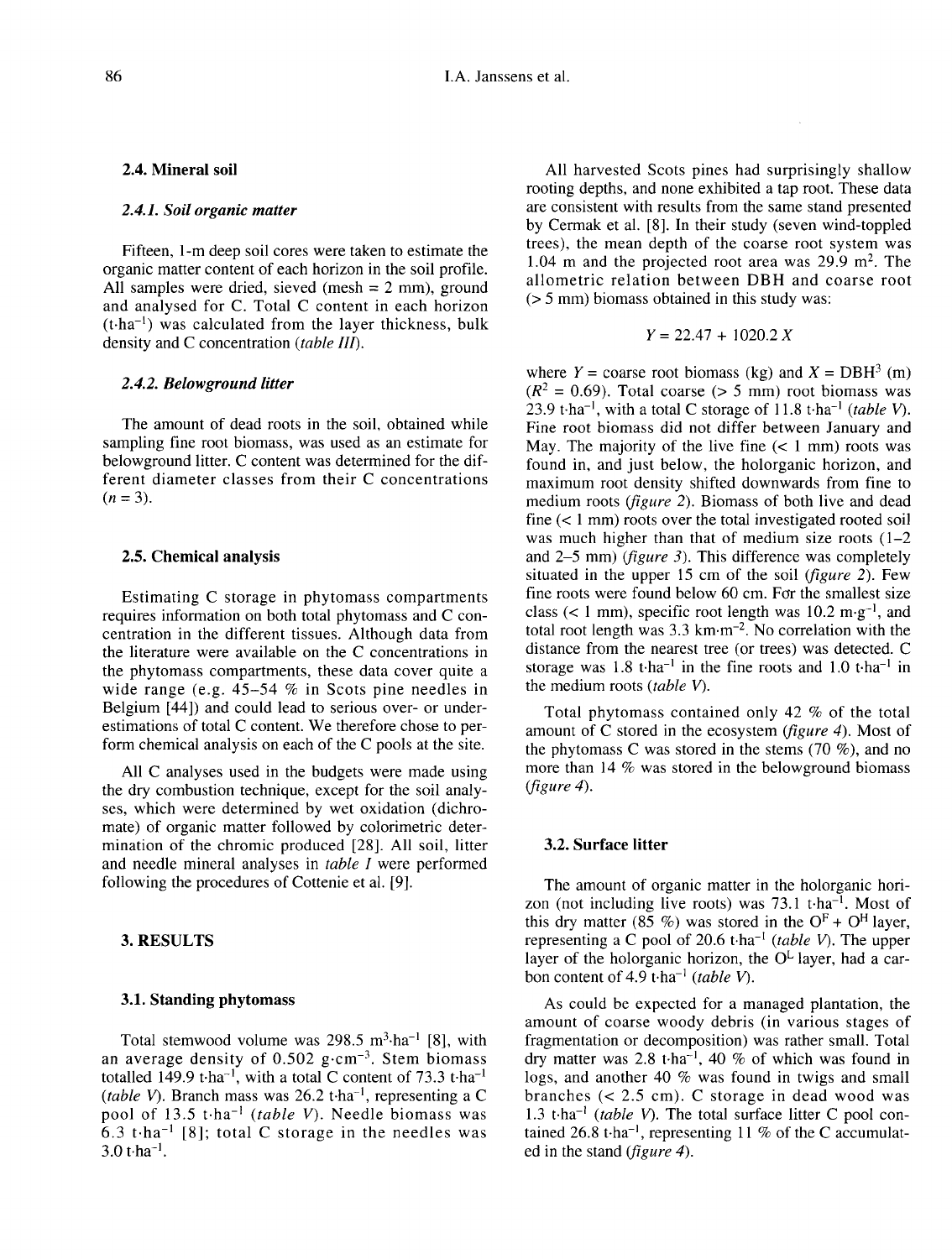|                         | Pool size $(t \cdot ha^{-1})$ | C concentration (wt. $%$ ) | C storage $(t \cdot ha^{-1})$ |
|-------------------------|-------------------------------|----------------------------|-------------------------------|
| Soil                    |                               |                            |                               |
| Organic matter          |                               |                            | 114.7                         |
| Root litter             | 6.4                           |                            | 3.0                           |
| Subtotal soil           |                               |                            | 117.7                         |
| Surface litter          |                               |                            |                               |
| $O^L$ layer             | 10.8                          | 45.9                       | 4.9                           |
| $OF + OH$ layers        | 62.3                          | 33.0                       | 20.6                          |
| Woody debris            | 2.8                           |                            | 1.3                           |
| Subtotal litter         | 75.9                          |                            | 26.8                          |
| Phytomass               |                               |                            |                               |
| <b>Stems</b>            | 149.9                         | 48.9                       | 73.3                          |
| <b>Branches</b>         | 26.2                          | 51.6                       | 13.5                          |
| <b>Needles</b>          | 6.3                           | 48.2                       | 3.0                           |
| Coarse roots $(> 5$ mm) | 23.9                          | 49.4                       | 11.8                          |
| Medium roots $(1-5$ mm) | 2.0                           | 52.6                       | 1.0                           |
| Fine roots $(< 1$ mm)   | 3.2                           | 55.4                       | 1.8                           |
| Subtotal phytomass      | 211.5                         |                            | 104.4                         |
| Total                   |                               |                            | 248.9                         |

Table V. Biomass, C concentration (wt %) and C storage (t ha<sup>-1</sup>) in the phytomass, surface litter and soil compartment of the pine ecosystem.



Figure 2. Root mass density of live fine and medium roots as a function of depth in the Brasschaat forest stand. Error bars indicate 1 standard error of the mean  $(n = 30)$ .



Figure 3. Biomass of both live and dead fine and medium roots in the Brasschaat forest stand. Error bars indicate 1 standard error of the mean  $(n = 30)$ .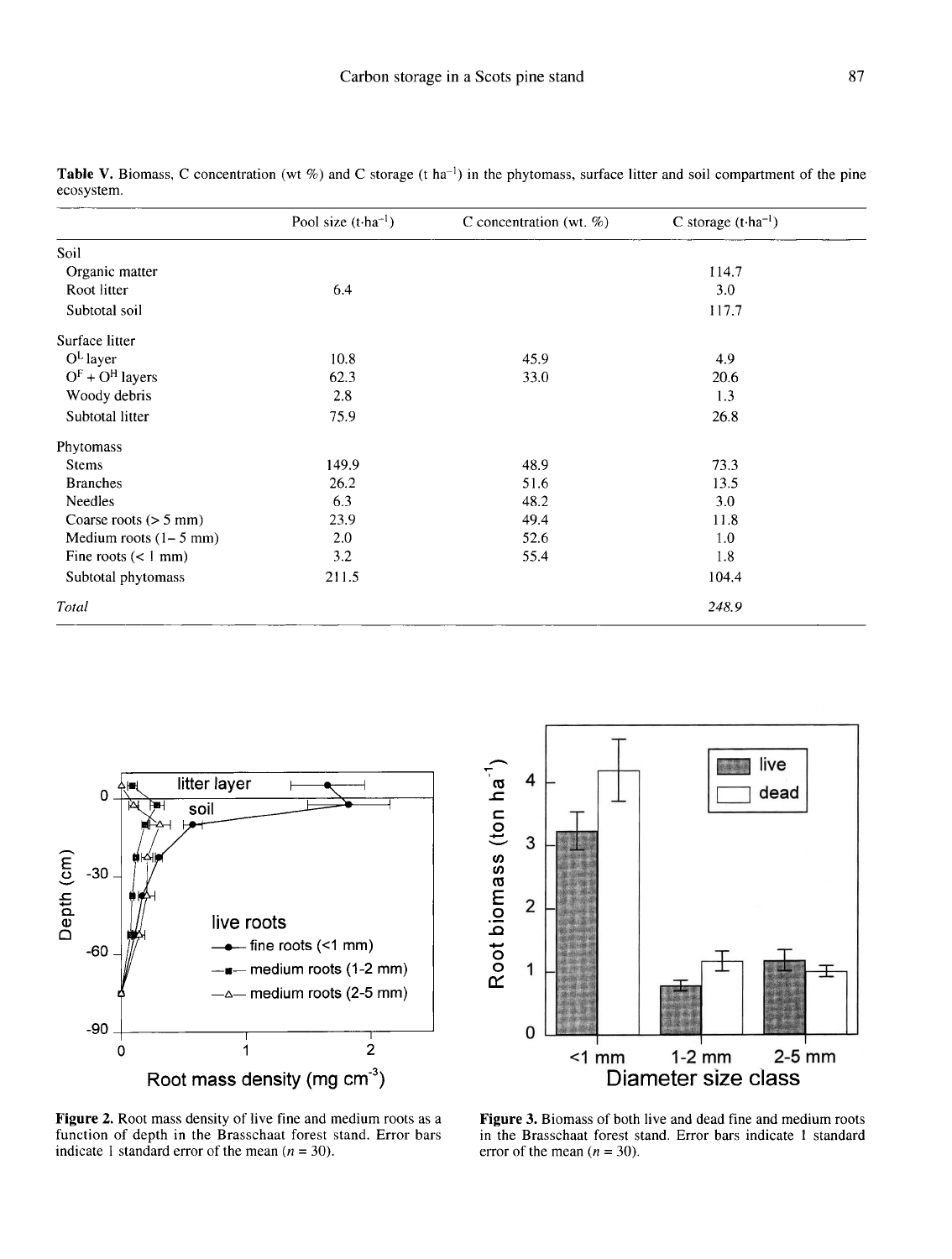Figure 4. Left: Carbon (C) storage in the phytomass compartments as a percentage of the total amount of C in the phytomass. Right: C storage in the phytomass, surface litter and soil as a percentage of the total amount of C in the forest stand.

## 3.3. Belowground pools

As in most podzols, the C concentration was very high in the thin uppermost soil layer, and low in all lower horizons (absence of bioturbation). Total C storage in the mineral soil, to a depth of 1 m was  $114.7$  t·ha<sup>-1</sup> (tables III and V).

The amount of belowground litter was more or less equal to the amount of live roots (*figure 3*). A total of  $3.0$ t $\cdot$ ha–1 C was contained in the dead roots (table V), 74 % of which was found in the fine  $(< 1$  mm) roots.

This soil organic C pool contains over 47 % of the total amount of C in the ecosystem, and exceeds the C storage in the phytomass.

# 4. DISCUSSION

Stand age and site quality clearly determine the total amount of Scots pine phytomass [43, 47], as well as the allocation and distribution of biomass among different phytomass components. However, trees growing in fertile soils exhibit faster growth rates, thereby reaching the same developmental stage (with similar patterns of allocation) earlier. Therefore, comparison of phytomass allocation requires the examination of stands of similar height and development [47]. The relative contribution of needles and fine roots (and to a lesser degree of branches and coarse roots) decreases with stand age. In addition, the ratio of needles to fine roots decreases [47].

In this study, we found a total phytomass storage of  $210$  t·ha<sup>-1</sup> for a 20.6 m tall, 69-year-old Scots pine stand.

Over 70 % of total phytomass was stored in the stems, which represents a large potential long-term C sink. The proportion of phytomass in the aboveground woody biomass was 83 %, which was just within the range reported for various species of pine: 67-84 % [17]. Our estimate of root biomass (14 % of total phytomass) also fell just within the range reported for different pine species: 13-25 % [29]. The observed root:shoot ratio of 0.16 was indeed very low compared to the usually reported mean for coniferous forests: 0.24-0.26 [5, 6, 18]. This shallow rooting system probably developed because there was no need for the trees to invest in larger and deeper root systems: the subsoil is poor in nutrients and the clay layer prevents the soil from drying out.

Almost 60 % of the total C in the stand was found in organic matter in soil and litter, which was in agreement with similar Belgian [15] and Dutch [25] forests. Scots pine litter has an acidifying effect on the soil, leading to slow decomposition and accumulation of a thick holorganic horizon on the forest floor, in which large amounts of nutrients are stored. In this stand, 10 % of the total C was stored in the litter layer, whereas almost 50 % was in the soil. In addition to being the largest C pool, forest soils may store C in highly recalcitrant molecules, with turnover times of hundreds to thousands of years. Soils may therefore be the most important forest C pool in the perspective of long-term C storage.

European forests may sequester between 0.17 and 0.35 Gt. C (the equivalent of 10 to 40 % of the anthro-<br>pogenic CO<sub>2</sub> emissions) [19]. As such, in light of the<br>Kyoto protocols, planting trees to sequester C is likely to Kyoto protocols, planting trees to sequester C is likely to contribute to the reduction of net greenhouse gas emissions. An inventory of the terrestrial C storage in forest systems would help to define the global C budget and, therefore, aid in the understanding of the source-sink relationships among, and the potential storage capability of, forest ecosystems.

Acknowledgements: This study was funded by the Flemish Community (Afdeling Bos en Groen), and by the EC Environment and Climate Research Programmes Ecocraft and Euroflux. The authors gratefully acknowledge the Institute for Forestry and Game Management for logistic support at the site. We also acknowledge the input of Peter Roskams, of Eric Casella who translated the abstract and of Eva De Bruyn and Nadine Calluy for chemical analysis. We also would like to thank two anonymous reviewers for their constructive comments on an earlier version of this manuscript. I.A.J. is a research assistant and R.C. a research director of the Fund for Scientific Research Flanders (F.W.O.).

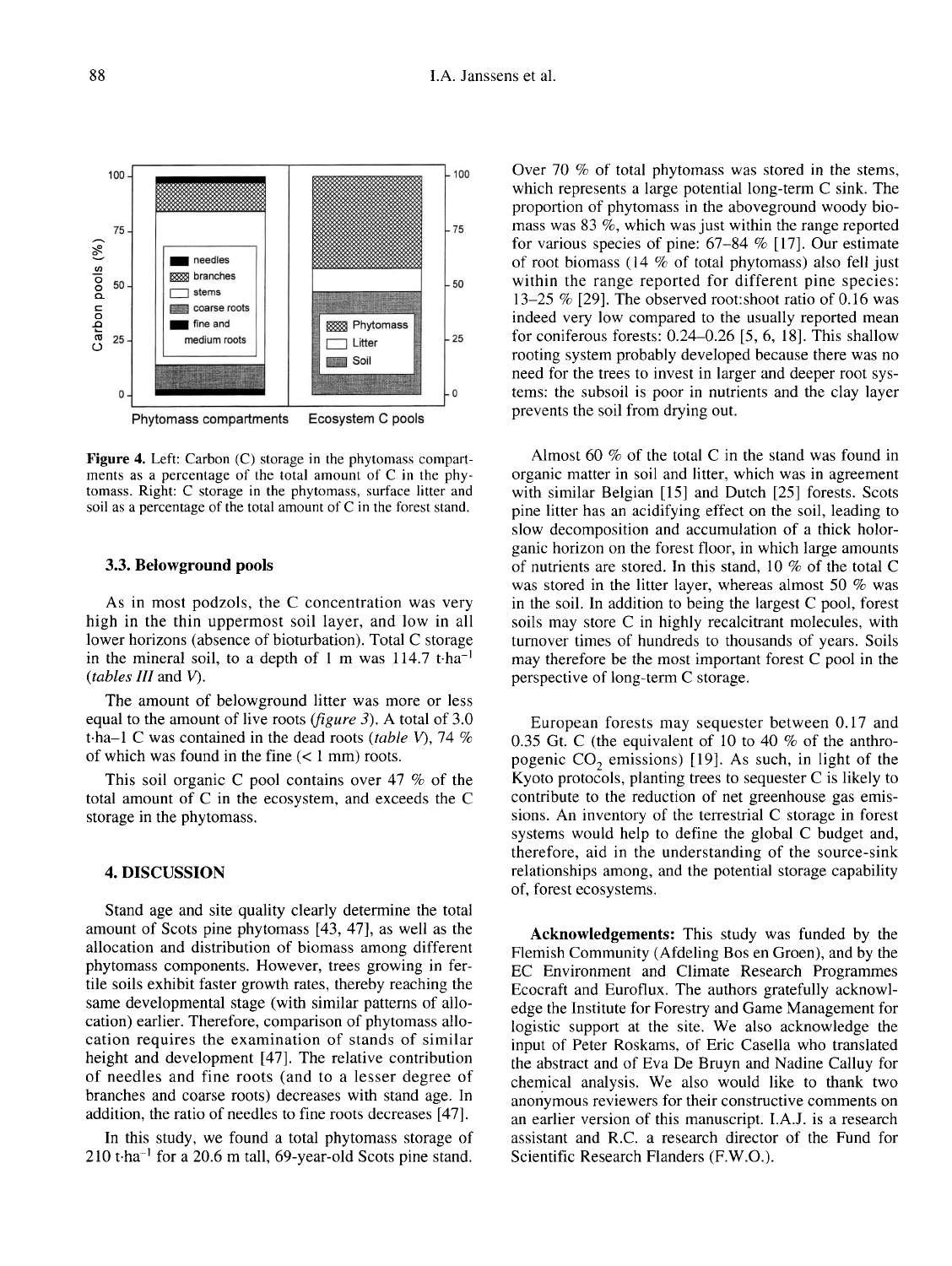#### REFERENCES

[1] Ajtay G.L., Ketner P., Duvigneaud P., Terrestrial biomass production and phytomass, in: Bolin B., Degens E.T., Ketner P. (Eds.), The Global Carbon Cycle, SCOPE 13, John Wiley & Sons, New York, 1979, pp. 129-182.

[2] Anderson J.M., Ingram J.S.I., Tropical Soil Biology and Fertility - A Handbook of Methods, CAB International, Wallingford, 1993.

[3] Baeyens L., Van Slycken J., Stevens D., Description of the soil profile in Brasschaat, Internal research paper, Institute for Forestry and Game Management, Geraardsbergen, Belgium, 1993.

[4] Becker M., Serre-Bachet F., Modification de la productivité des peuplements forestiers, in : Landmann G. (éd.), Les Recherches en France sur les Ecosystèmes Forestiers. Actualités et Perspectives, Ministère de l'Agriculture et de la Forêt, Paris, 1992, pp. 93-94 (in French).

[5] Cairns M.A., Brown S., Helmer E.H., Baumgardner G.A., Root biomass allocation in the world's upland forests, Oecologia 111 (1997) 1-11.

[6] Cannell M.G.R., World Forest Biomass and Primary Production Data, Academic Press, London, 1982.

[7] Cermak J., Kucera J., Scaling up transpiration data between trees, stands and total watersheds, Silva Carelica 15 (1990) 101-120.

[8] Cermak J., Riguzzi F., Ceulemans R., Scaling up from the individual tree to the stand level in Scots pine. I. Needle distribution, overall crown and root geometry, Ann. Sci. For. 55 (1998) 63-88.

[9] Cottenie A., Verloo M., Kiekens G., Velghe G., Camerlynck R., Chemical Analysis of Plants and Soils, RUG/IWONL, Belgium, 1982.

[10] De Bruyn E., Het bepalen van het totale gehalte aan oplosbare polyfenolen en organische koolstof in de bodem van vier Vlaamse bosecosystemen, thesis, Karel de Grote Hogeschool, Antwerpen, Belgium, 1996 (in Dutch).

[11] Gond V., de Pury D.G.G., Veroustraete F., Ceulemans R., Seasonal variation of leaf-area index, leaf chlorophyll and water content scaled up to fAPAR to estimate the carbon balance of a temperate multi-layer, multi-species forest, Tree Physiol. (1999) (in press).

[12] Gosz J.R., Likens G.E., Bormann F.H., Organic matter and nutrient dynamics of the forest and forest floor in the Hubbard Brook Forest, Oecologia 22 (1976) 305-320.

[13] Harrison A.F., Howard P.J.A., Howard D.M., Howard D.C., Hornung M., Carbon storage in forest soils, Forestry 68 (1995) 335-348.

[14] Houghton J.T., Jenkins G.J., Ephraums J.J., Climate Change: the IPCC Scientific Assessment, Cambridge University Press, Cambridge, 1990.

[15] Janssens I.A., Schauvliege M., Samson R., Lust N., Ceulemans R., Studie van de koolstofbalans van, en de koolstofopslag in het Vlaamse bos, Study report UIA/RUG/AMINAL, Ministry of the Flemish Community, 1998 (in Dutch).

[16] Jenkinson D.S., Model estimates of  $CO<sub>2</sub>$  emissions from soil in response to global warming, Nature 351 (1991) 304-306.

[17] Knight D.H., Vose J.M., Baldwin V.C., Ewel K.C., Grodzinska K., Contrasting patterns in pine forest ecosystems, Ecological Bulletins 43 (1994) 9-19.

[18] Körner C., Biomass fractionation in plants: a reconsideration of definitions based on plant functions, in: Roy J., Garnier E. (Eds.), A Whole Plant Perspective on Carbon-Nitrogen Interactions, SPB Academic, The Hague, 1994, pp. 173-185.

[19] Martin P.H., Valentini R., Jacques M., Fabbri K., Galati D., Quaratino R., Moncrieff J.B., Jarvis P., Jensen N.O., Lindroth A., Grelle A., Aubinet M., Ceulemans R., Kowalski A.S., Vesala T., Keronen P., Malteucci G., Granier A., Berbigier P., Lousteau D., Schulze E.D., Tenhunen J., Rebmann C., Dolman A.J., Elbers J.E., Bernhofer C., Grünwald T., Thorgeirsson H., A new estimate of the carbon sink strength of EU forests integrating flux measurements, field surveys and space observations 0.17-0.35, Ambio 27 (1998) 582-584 Gt(C).

[20] Mohren G.M.J., van den Burg J., Burger F.W., Oterdoom J.H., Fosforgebrek veroorzaakt door hoge stikstoftoevoer in douglasopstanden, Ned. Bosbouw Tijdschrift 58 (1986) 238-245 (in Dutch).

[21] Monserud R.A., Onuchin A.A., Tchebakova N.M., Needle, crown, stem, and root phytomass of Pinus sylvestris stands in Russia, For. Ecol. Manage. 82 (1996) 59-67.

[22] Müller P.E., Recherches sur les formes naturelles de l'humus et leur influence sur la végétation et le sol [translated from Danish], Ann. Sci. Agronom. 1 (1889) 85-423 (in French).

[23] Muys B., The influence of tree species on humus quality and nutrient availability on a regional scale (Flanders, Belgium), in: Nilsson L.O., Huttl R.F., Johansson U.T. (Eds.), Nutrient Uptake and Cycling in Forest Ecosystems, Kluwer Academic Publishers, Dordrecht, 1995, pp. 649-660.

[24] Myneni R.B., Keeling C.D., Tucker C.J., Asrar G., Nemani R.R., Increased plant growth in the northern high latitudes from 1981 to 1991, Nature 386 (1997) 698-702.

[25] Nabuurs G.J., Mohren G.M.J., Carbon stocks and fluxes in Dutch forest ecosystems, IBN research report no. 93/1, Institute for Forestry and Nature Research, The Netherlands, 1993.

[26] Neirynck J., Results of monitoring of air pollution effects at the experimental site in Brasschaat, Mededelingen van het Instituut voor Bosbouw en Wildbeheer (1999) (in press) (in Dutch).

[27] Neirynck J., De Keersmaeker L., Meettoren Gontrode - Bosbodemmeetnet. Eindverslag 1995, IBW - RUG, Belgium, 1996.

[28] Nelson D.W., Sommers L.E., Total carbon, organic carbon, and organic matter, in: Page A.L., Miller R.H., Keeney D.R. (Eds.), Methods of Soil Analysis, Part 2, Chemical and Microbiological Properties, Agronomy Series 9 (2nd edn.), American Society of Agronomy, Madison, WI, 1982, pp. 539-579.